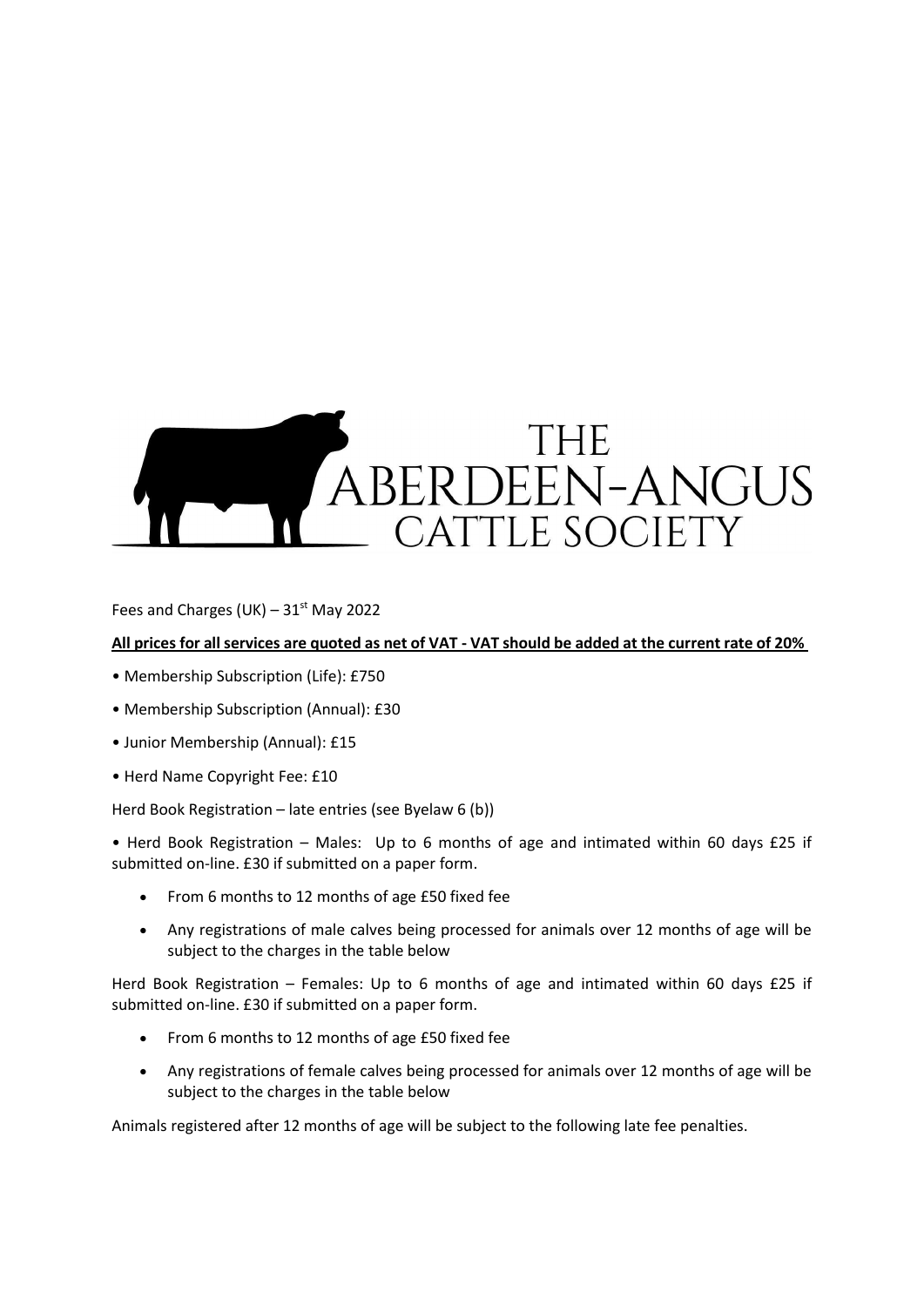| Age            | <b>Registration fee</b> | Late fee | Total |
|----------------|-------------------------|----------|-------|
| $ 1 - 2$ years | £25                     | £175     | £200  |
| $2-3$ years    | £25                     | £275     | £300  |
| 3-4 years      | £25                     | £375     | £400  |
| 4-5 years      | £25                     | £475     | £500  |

## **No animal over 5 years of age will be registered or accepted into the herd book**

• Junior members, until the year in which they are 18 years of age, are entitled to one free registration each year.

- Change of Ownership Fee for Members: £25
- Change of Ownership Fee for non-Members: £35

Overseas Purchases – Registration

- Males: £50
- Females: £25

Notification of E. T. Flush – (Home): Nil

Notification of E. T. Flush – (Imports): Nil

Additional Fee for Calves got by A.I: Nil

Additional Fee for Calves got by E. T. – (Home): Nil

Additional Fee for Calves got by E. T. – (Imports): Nil

Overseas Sales – Export Certificate / Zootechnical Certificate

- Males: £25.00\*
- Females: £25.00\*
- Semen: £25.00\*
	- Embryos: £25.00
	- Duplicate/Amended Certificate of Pedigree: £5\*
	- Extended Pedigree Certificate: £30\*
	- Retrieval and distribution of a DNA profile £8.00\* per profile retrieved
	- Copies of Herd Book: As advised at time of ordering
	- Semen Royalty Brokerage Scheme Commission collected on royalties: 20%

\*Denotes Non-Members fees are doubled

### **All of the above fees and charges are subject to VAT which is not included in the figures quoted.**